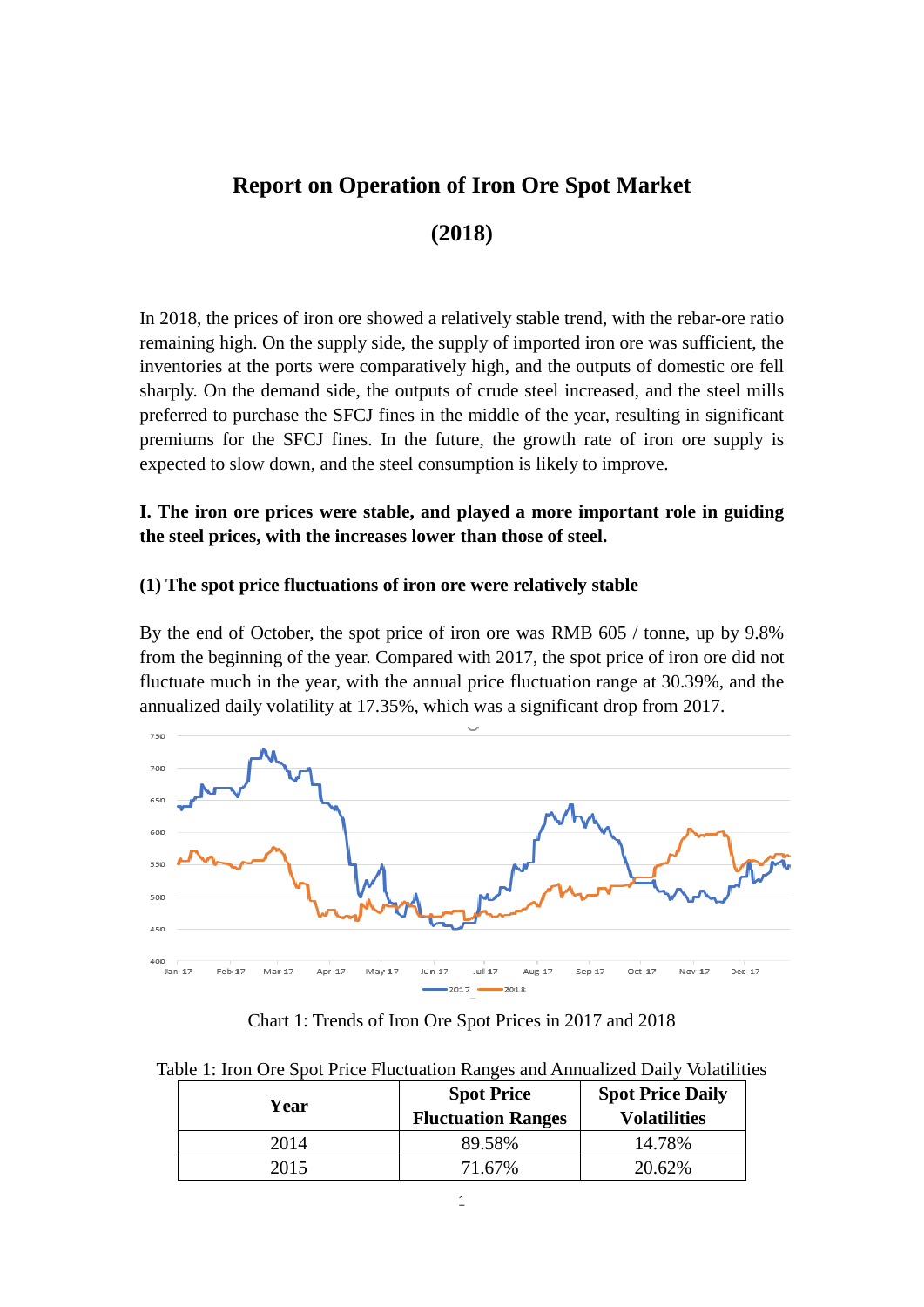| 2016                    | 112.5% | 42.96% |
|-------------------------|--------|--------|
| 2017                    | 62.22% | 25.11% |
| January to October 2018 | 30.39% | 17.35% |

#### **(2) The spot prices of rebar and iron ore guided each other.**

The total supply of iron ore was still relatively sufficient in the year. The prices of iron ore were mainly affected by the downstream steel mills' demands and preferences in use. After the end of the heating season starting from the previous year, although the capacity utilization rate of steel mills rebounded, the policy of production restriction for environmental protection did not end yet, but was changed into the irregular introduction of the normalized policy according to weather conditions. For example, when the Environmental Protection Group stayed in Xuzhou for surprise inspection in April, the steel mills stopped production completely, and all the coking enterprises had the production reduced by 70%; in July, to control weather pollution, most steel mills in Changzhou lowered the production by more than 50%. In the year, the Environmental Protection Inspection Group launched the "Review" action, the intensified supervision for the blue sky defense battle and the "Three-year Action Plan for Winning the Blue Sky Defense Battle", making the policy of production restriction for environmental protection still strict in the year. In the second half of the year the production limitation for environmental protection in the heating season also had an important impact on the steel prices, thus further affecting the demands for iron ore and other raw materials.



Chart 2: Capacity Utilization of Steel Mills in Tangshan in 2017 and 2018

At the 95% confidence interval, from January to October 2018, the spot prices of rebar had a mutual guiding effect on the spot prices of iron ore, and this year, the guiding effect of the spot prices of rebar on those of iron ore will be weakened.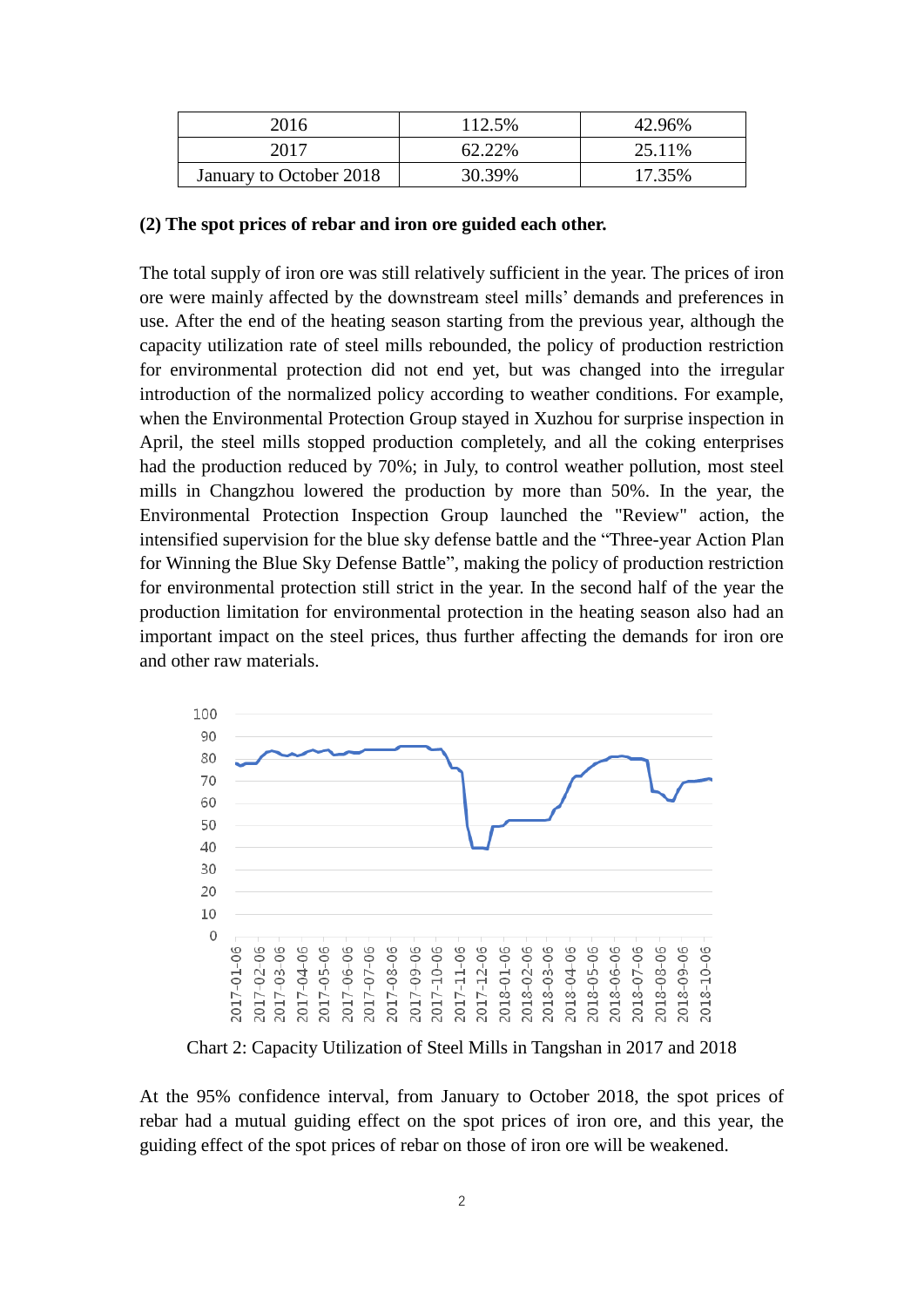### Table 2: Spot Prices of Rebar Granger Cause Those of Iron Ore Unilaterally

| Null Hypothesis:                            | Ohs. | F-Statistic | Prob.  |
|---------------------------------------------|------|-------------|--------|
| <b>IRONORE does not Granger Cause STEEL</b> | 205  | 4.51929     | 0.0120 |
| STEEL does not Granger Cause IRONORE        |      | 3.58103     | 0.0296 |

#### Table 3: Causal Relationship of Spot Prices of Rebar and Iron Ore from 2014 to 2017

| Year              | <b>Null Hypothesis</b>                    | <b>F-statistic</b> | Prob     | Conclusion                      |  |  |
|-------------------|-------------------------------------------|--------------------|----------|---------------------------------|--|--|
| 2014              | Rebar does not Granger Cause Iron<br>Ore. | 6.49087            | 0.0018   | Rebar and iron ore are mutually |  |  |
|                   | Iron ore does not Granger Cause<br>rebar. | 5.75081            | 0.0036   | causal.                         |  |  |
| 2015              | Rebar does not Granger Cause Iron<br>Ore. | 3.02912            | 0.0502   | Rebar causes iron ore.          |  |  |
|                   | Iron ore does not Granger Cause<br>rebar. | 0.85077            | 0.4284   |                                 |  |  |
| 2016              | Rebar does not Granger Cause Iron<br>Ore. | 101.067            | 1.00E-32 | Rebar and iron ore are mutually |  |  |
|                   | Iron ore does not Granger Cause<br>rebar. | 3.4357             | 0.0338   | causal.                         |  |  |
| 2017              | Rebar does not Granger Cause Iron<br>Ore. | 49.5432            | 9.00E-19 | Rebar causes iron ore.          |  |  |
|                   | Iron ore does not Granger Cause<br>rebar. | 0.78622            | 0.4567   |                                 |  |  |
| 2018 <sup>1</sup> | Rebar does not Granger Cause Iron<br>Ore. | 3.58103            | 0.0296   | Rebar and iron ore are mutually |  |  |
|                   | Iron ore does not Granger Cause<br>rebar. | 4.51929            | 0.012    | causal.                         |  |  |

#### **(3) The rebar-iron ore price ratio was continuously at a high level.**

Before 2017, the reasonable range of the spot price ratios for rebar and iron ore was around 5. However, as the supply-side reform has led to the withdrawal of backward production capacity since 2017, the rebar prices have risen sharply. The iron ore prices have followed the uptrend, but recorded small increases. As result, the price ratio of rebar and iron ore have continued to expand since 2017, and stayed at a high level for a long time in 2018. This year, the average price ratio of rebar and iron ore is 8.09, which is higher than the average of 6.83 in 2017. The deviation between the prices of rebar and iron ore tends to be expanded.

1

 $1$  The data are from January to October, 2018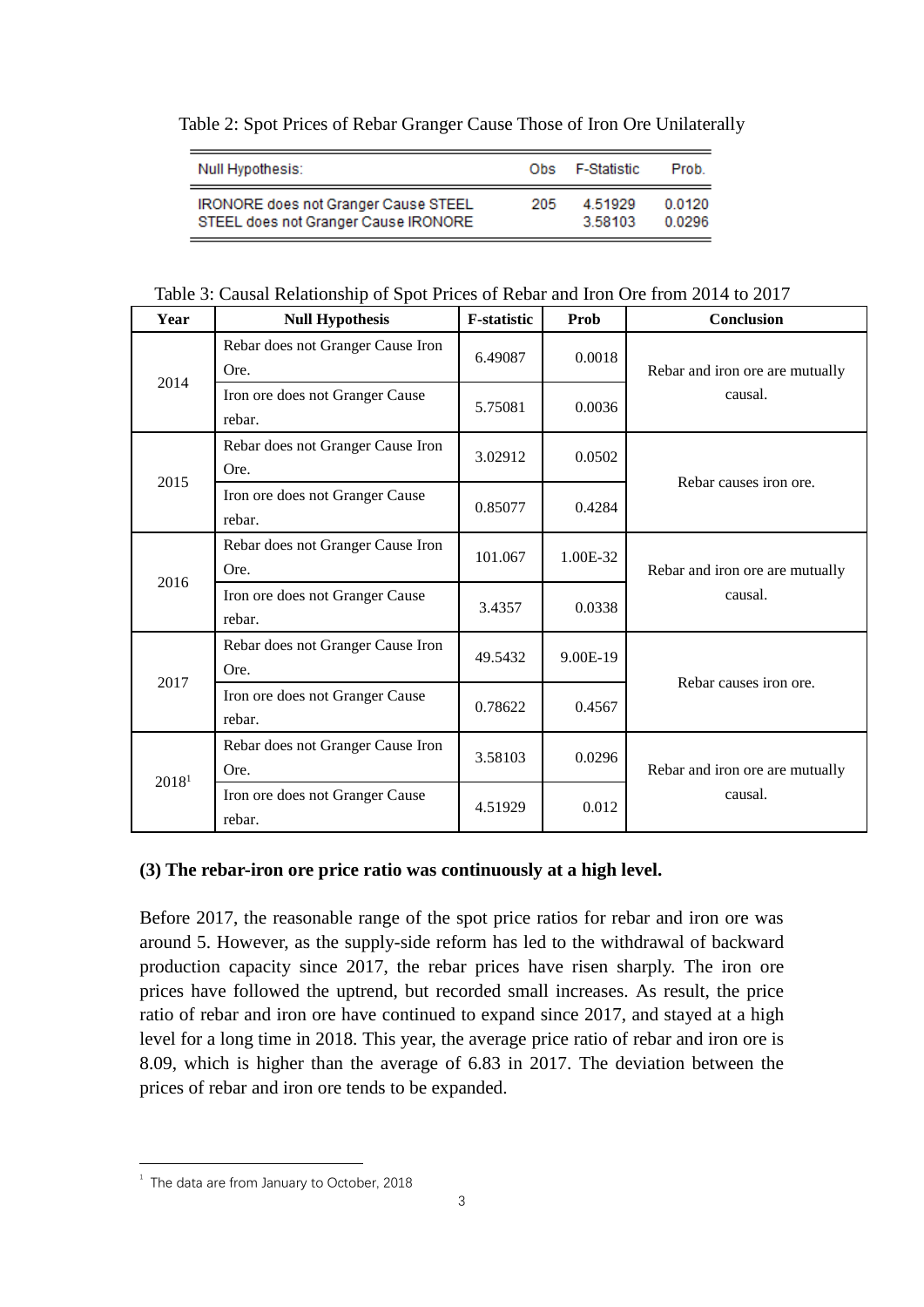

Chart 3: Price Ratio of Rebar and Iron Ore

### **II. Operation of Iron Ore Spot Market**

#### **(I) Iron ore supply was sufficient, and inventories continued to be at a high level.**

## **1. Imported iron ore: The total import volume remained stable, and the mainstream ore products were more competitive.**

(1) Imports of iron ore were basically the same as the previous year, and the imports were more concentrated.

China's imports of iron ore have been increasing for a long time. During the 11 years from 2006 to 2017, the iron ore imports increased from 326 million tonnes to 1.075 billion tonnes, up by 2.3 times. Since the autumn of 2017, due to the impact of domestic production restriction for environmental protection, the iron ore demand has been suppressed, and imports have begun to decline. From January to October 2018, China imported 892 million tonnes of iron ore, a decrease of 0.51% compared with the same period of last year. Specifically, from January to August, imports from Australia were 469 million tonnes, up by 4.07% year-on-year; from January to October, imports from Brazil stood at 189 million tonnes, up by 5.08% year-on-year, which means that iron ore imports from non-mainstream regions declined compared with the last year, and the concentration of the imports from Australia and Brazil further increased to 87.14%.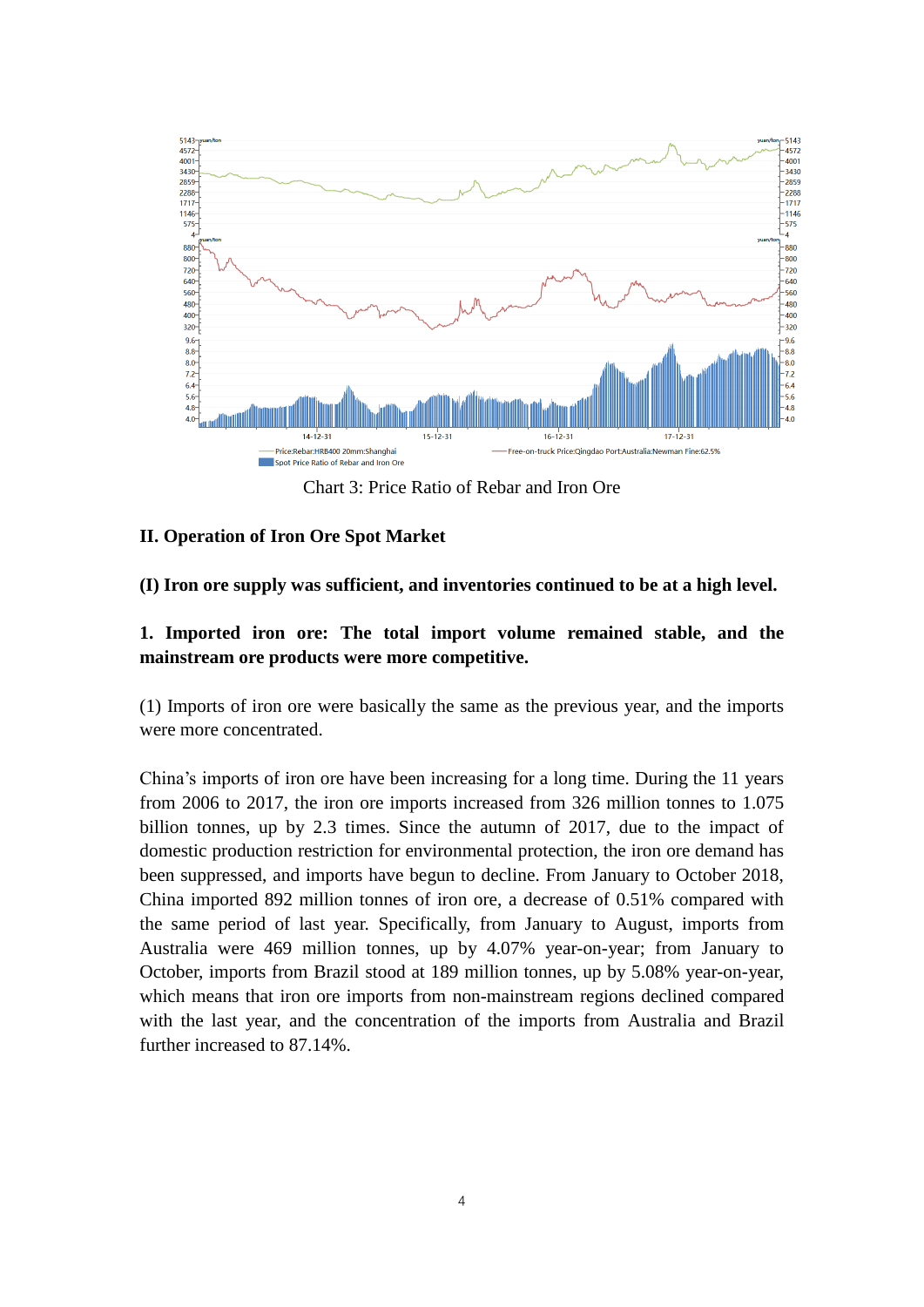

(2) The iron ore supplies of the worlds' four major mines increased.

In the first three quarters of 2018, the iron ore output of the world's four major mines amounted to 825 million tonnes, an increase of 4.06% year on year. The output of the mines is expected to reach 1.145 billion tonnes in 2018. Specifically, Rio Tinto's annual production is expected to be 340 million tonnes, BHP Billiton 280 million tonnes, CVRD 360 million tonnes, and FMG 165 million tonnes.



Chart 5: Iron Ore Sales of 4 Major Mines (Unit: 10,000 tonnes)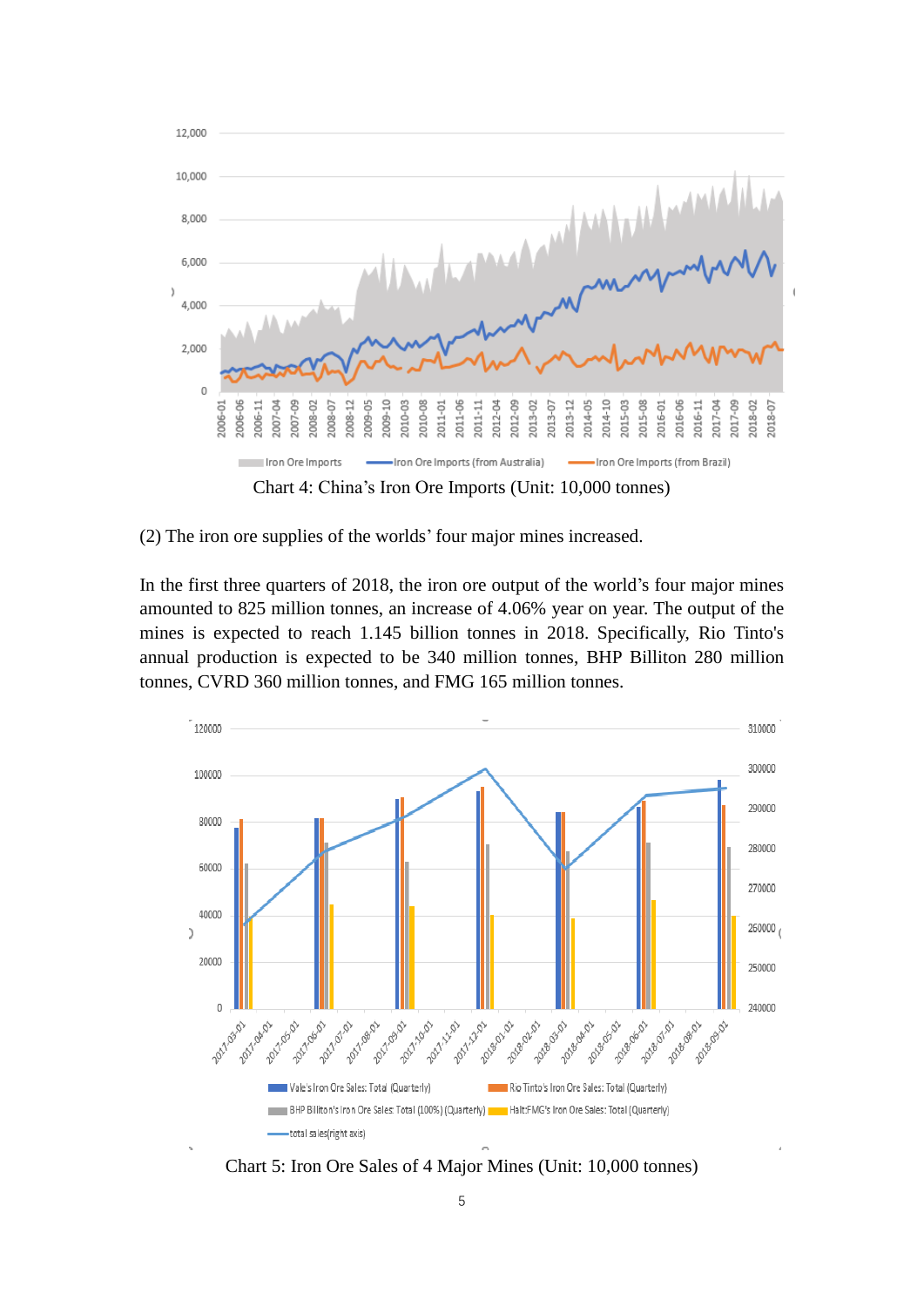(3) The production costs of the four major mines remained at a low level.

After years of efforts to reduce costs, currently the room for the cost reduction at the four major mines has become smaller and smaller, and the costs of the mines remain basically stable. In 2018, the average cash cost of the four major mines was US\$13.48 / tonne, only down by 7.23% from the end of 2015. The production costs of the major mines have been low, and the cost differences have been narrowed, with limited space for the cost to be further reduced.



Chart 6: Cash Costs for Iron Ore Production of the 4 Major Mines

### **2. Domestic iron ore: Demand improved, but the production declined instead of increasing.**

(1) The demand for domestic iron ore was relatively high, with the prices going up.

In the case of better market conditions, the steel mills mostly use the ore products with high grades and low impurities. In the year, the low-alloy indicator was especially preferred. The domestic iron powder is characterized by high iron grades, and low contents of silicon, sulfur, phosphorus and aluminum. In addition, domestic iron powder is mainly used for sintering and pelletizing. Driven by the factors of the high prices of imported pellets, the domestic pellet prices following the increases and the steel mills preferring high-quality domestic ore, the demand for domestically produced iron powder was high in the year, with the prices remaining high firmly.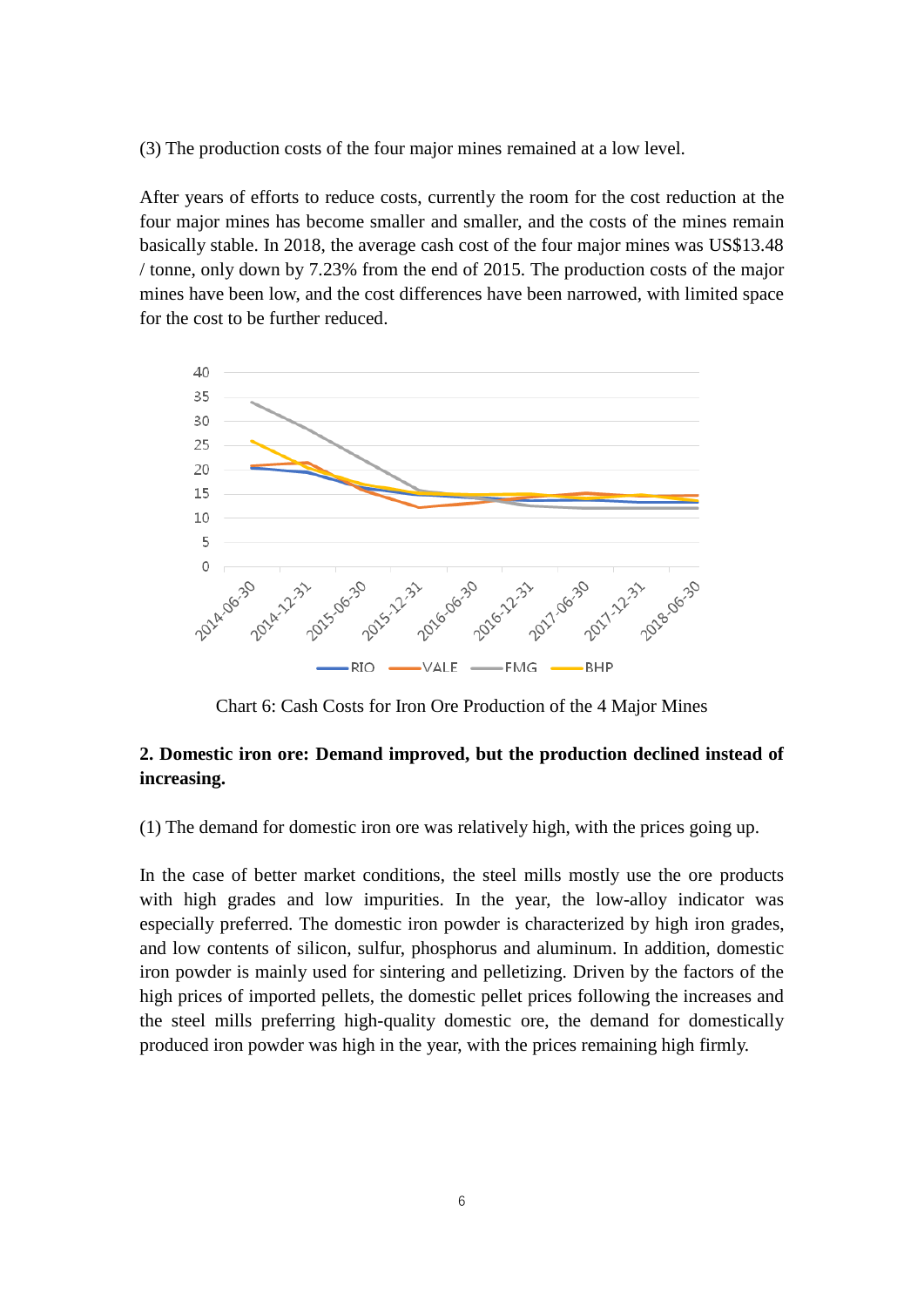

Chart 7: Tax-included Prices of 62% Grade Domestic Dry-basis Iron Ore Concentrates

(2) The outputs of domestic iron ore decreased, mainly because of the inspections for environmental protection and safety.

In the first three quarters of 2018, the output of raw iron ore was 580 million tonnes, down by 40.56% from the same period a year earlier. In terms of the regions, Hebei, Anhui and Inner Mongolia recorded drops of more than 50%, and specifically, Hebei's output shrank by 246 million tonnes, a decrease of 58.14%, ranking first nationwide. The main causes for the output reduction of domestic ore are as follows. The inspections for environmental protection were stricter, and some mines reduced productions or were shut down for rectification; some mines suspended production, relocated or conducted equipment overhaul for corporate upgrading, resulting in a decline in production. However, Liaoning and some other regions registered some output increases as some mines started the plan for expanding outputs after the completion of the rectification, coupled with the impacts of the price preference in the pellet market and the issuance of the mining licenses.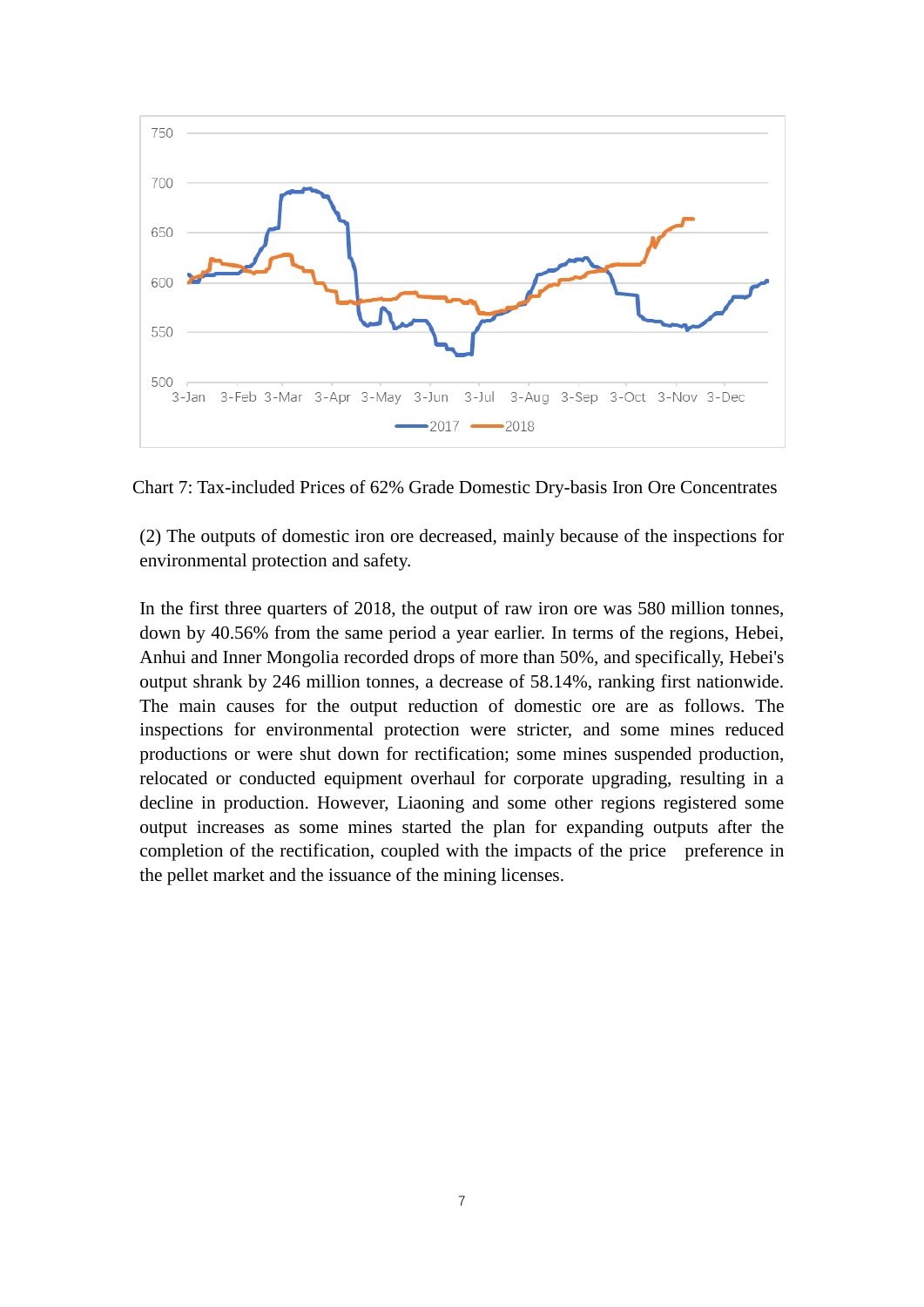

Chart 8: Domestic Monthly Outputs of Raw Iron Ore (Unit: 10,000 tonnes)



Chart 9: Regional Distribution of Domestic Iron Ore Outputs (Sizes of Over 10 million tonnes, Unit: 10,000 tonnes)

# **3. The total inventory at the ports was at a high level, the proportion for Australian ore increased before declining, and that for Brazilian ore decreased before expanding.**

Since the beginning of the year, the iron ore inventories at the ports continued to be at a high level and reached an all-time high of 16,300 tonnes at the end of March. Specifically, due to the increase in supply, the inventory of Australian ore at ports accounted for a maximum of 64.56% in July, while Brazilian ore declined because of increased market demand and other factors, showing a year-on-year downtrend and dropping to 15.64% at the lowest. The proportion of trade ore was relatively stable, slightly higher than last year, and remained at around 40%.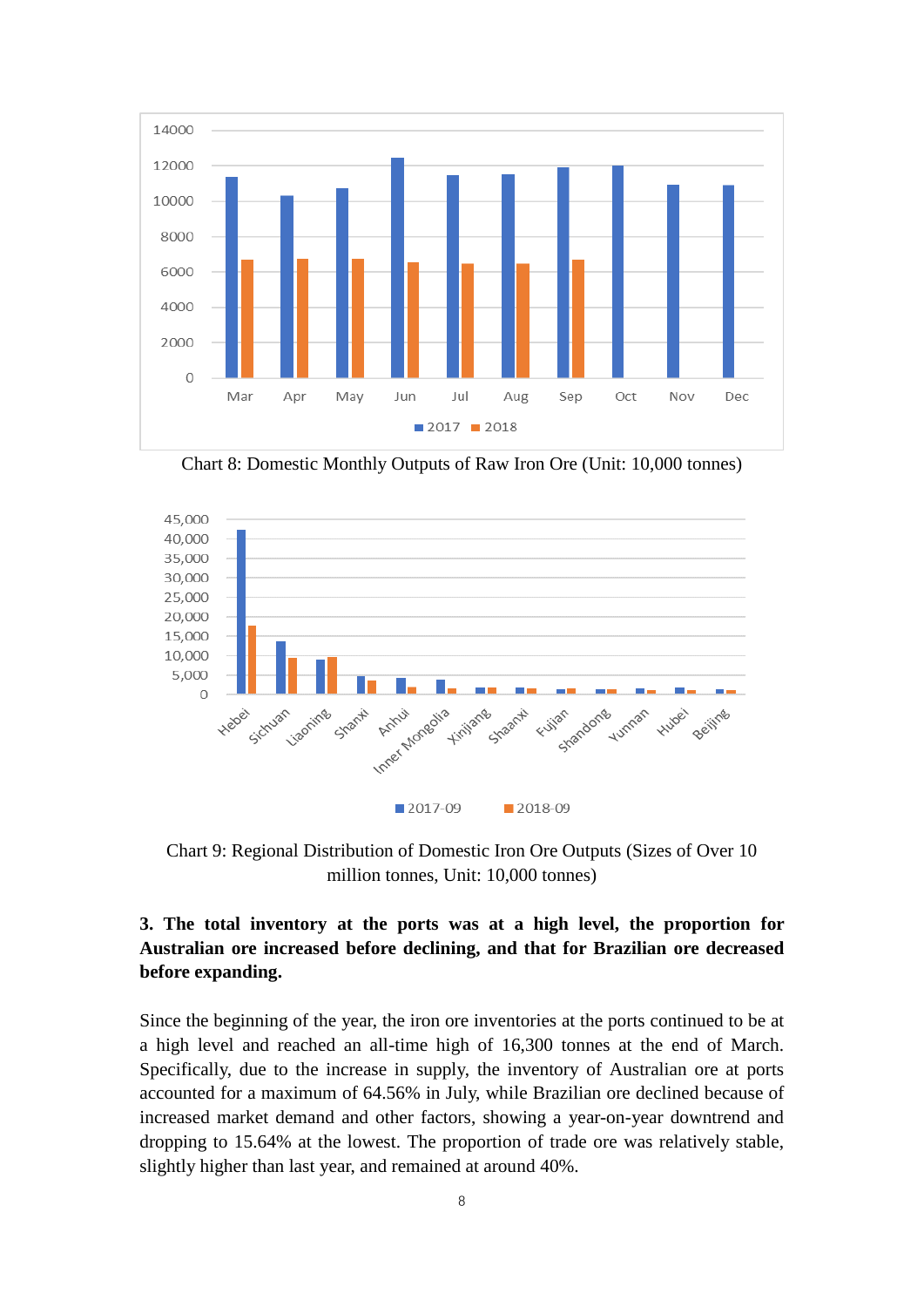

Chart 10: Iron Ore Inventories at Ports (Unit: 10,000 tonnes)



Chart 11: Structure of Iron Ore Inventories at Ports

### **(II) Steel inventories remained low and demand for high-quality iron ore increased.**

#### **1. Increase in crude steel production**

Under the influence of the cyclical policies such as production restrictions for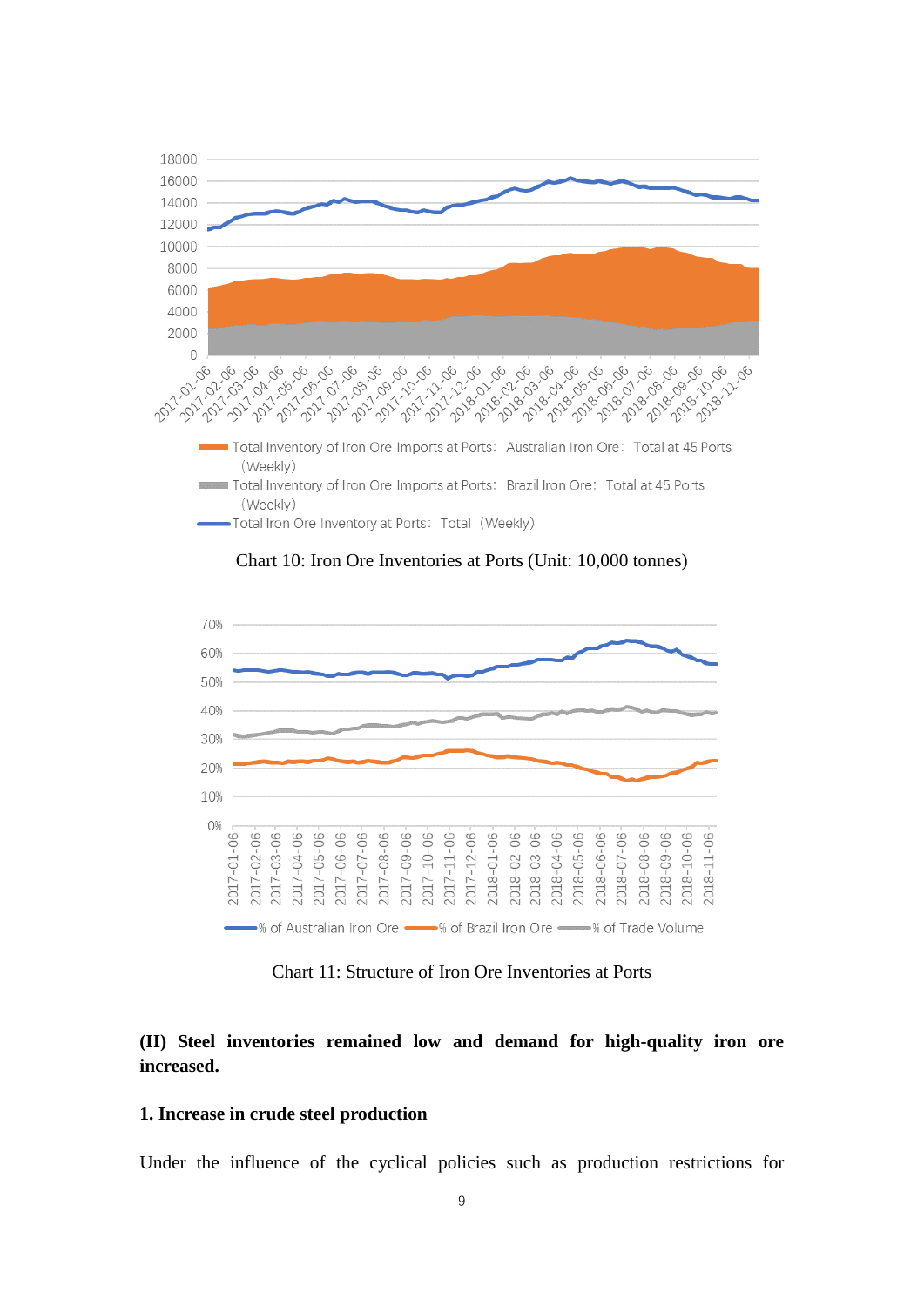environmental protection, the output of crude steel was gradually rising after the end of the heating season. By the end of October, China's crude steel output amounted to 782 million tonnes, an increase of 10.28% year on year. The average daily steel output stood at 2,544,100 tonnes / day, an increase of 8.69% year on year.



Chart 12: Average Daily Output of Crude Steel (Unit: 10,000 tonnes / day)

#### **2. Rebar inventory was at a low level**

Starting in December 2017, the social inventory of steel was at a historical low. In mid-January 2018, the social inventory of rebar decreased by 25.84% year-on-year. However, by the end of February, the social inventory of rebar directly rose to a year-on-year decrease of 0.7% after the Spring Festival from a year-on-year drop of 28.9% before the Chinese New Year. The inventory went up very quickly, and reached the peak in mid-March, when the social inventory expanded by 42.51% year on year. Subsequently, due to higher-than-expected demand in the second quarter, destocking was very fast, and the steel mills were more inclined to the production mode with low inventories of rebar. As a result, the inventory declined by 16.72% year on year at the end of October, a historical low, providing guarantee for the uptrend of the rebar prices.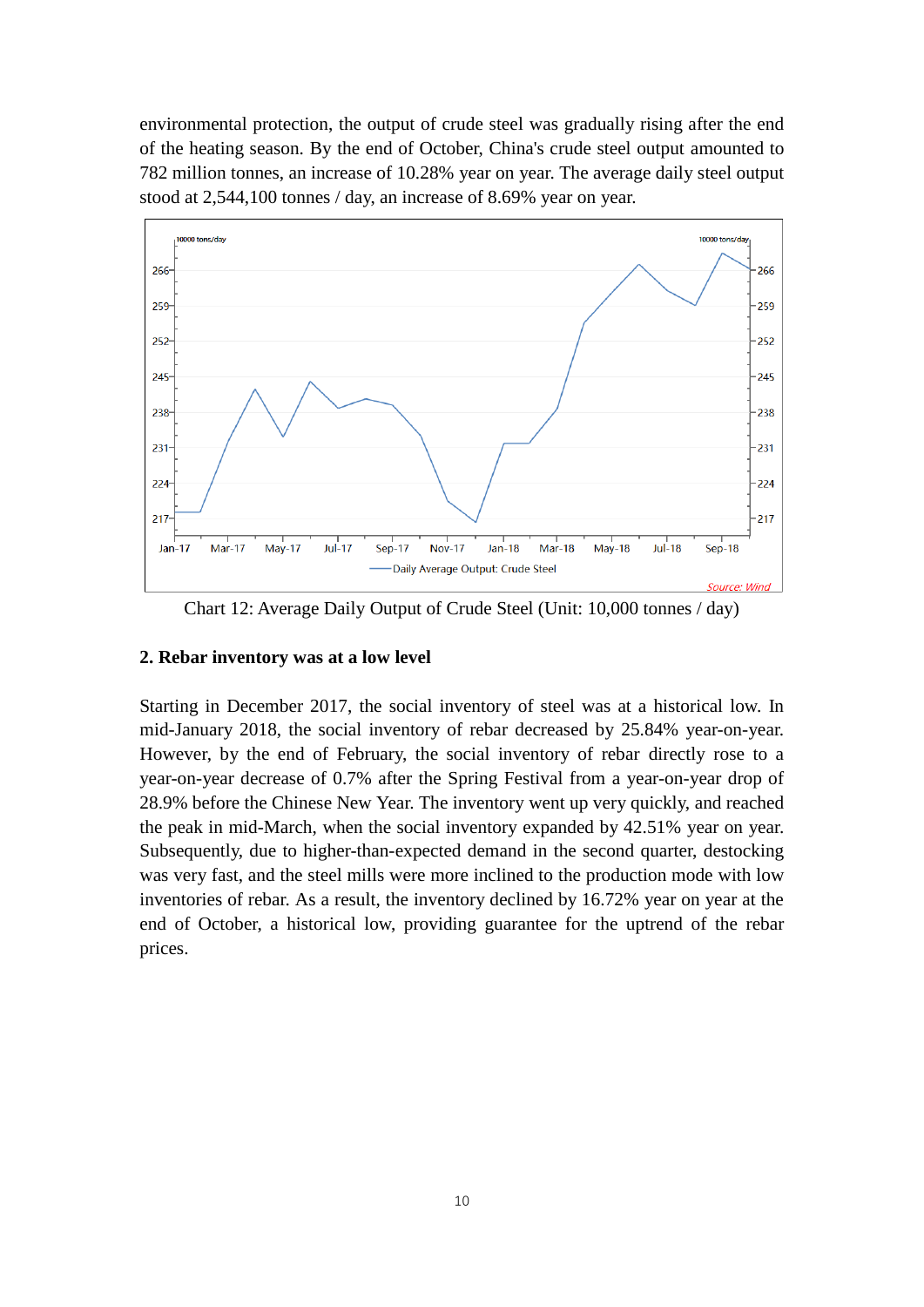

Chart 13: Rebar Inventories (Unit: 10,000 tonnes)

#### **3. Steel mills preferred to purchase high-quality iron ore.**

In the case of higher demand in the middle of the year, coupled with the demand of steel mills for accelerating production before the introduction of policies of production restriction for environmental protection for the heating season in the winter, the capacity utilization rate increased from 50.09% at the beginning of the year to 81.18% in early June. The demand of the steel mills for high grade iron ore also increased further. At the beginning of August, the price difference between the SFCJ fines (65%) and Yandi fines (57.5%) at Qingdao Port reached a maximum of RMB 316 / tonne, which was at a historical high level.



Chart 14: Price Differences Between SFCJ Fines and Yandi Fines at Qingdao Port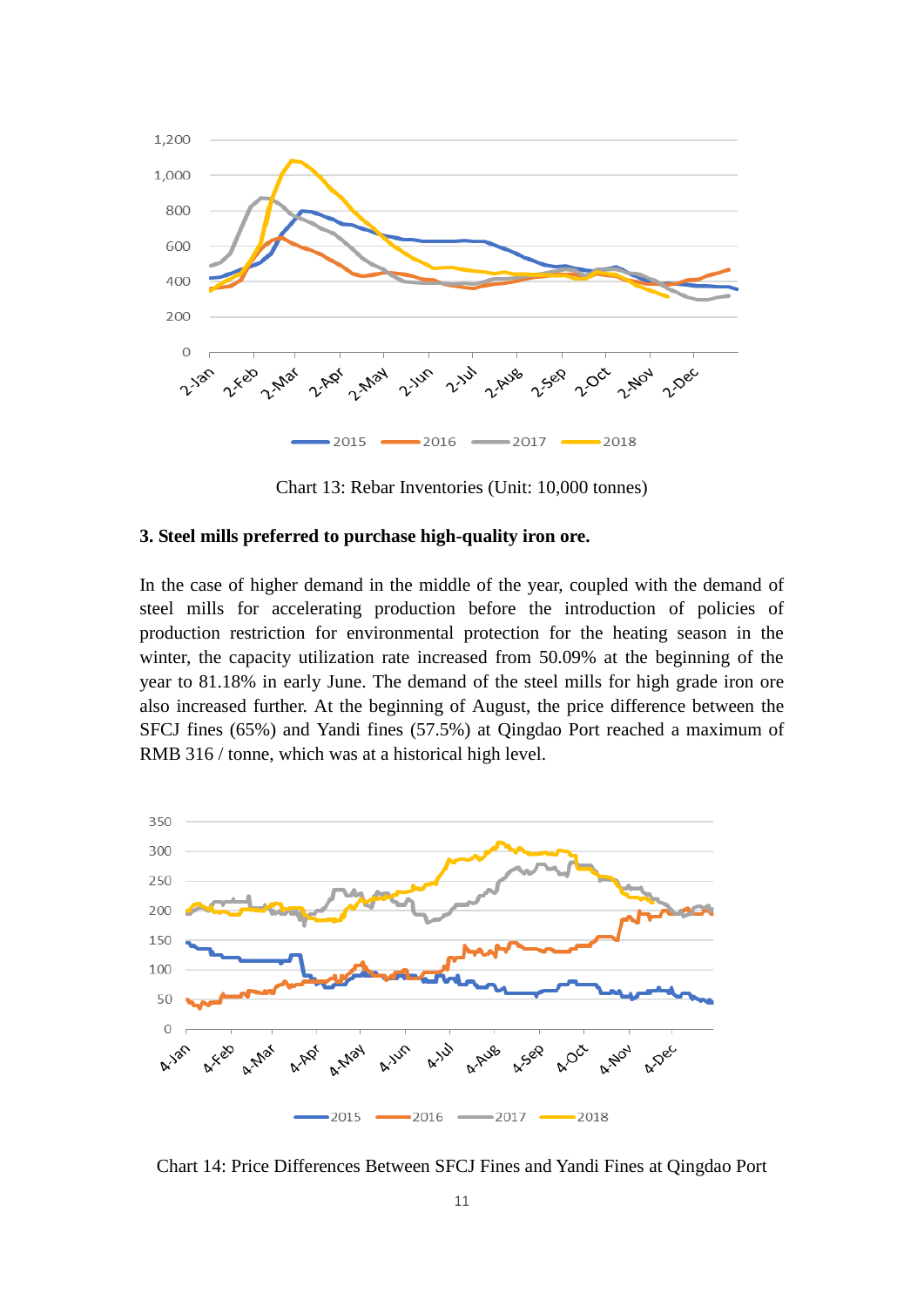#### (Unit: 10,000 tonnes)

#### **III. Market Outlook**

### **(I) Demand: The real estate industry will grow slightly and steadily and the growth of infrastructure construction will slow down.**

From January to October 2018, the investment in real estate development totaled RMB 9.93 trillion, an increase of 9.7% over the same period of the last year, with the growth rates generally higher than the previous year. Specifically, although the area for the sales of commercial housing in the first, second and third-tier cities decreased year-on-year, there has been the tendency toward bottoming out and picking up, and the growth rate in second-tier cities has rebounded slightly, with that in the third-tier cities basically remaining flat in the downward trend; the sales have basically formed a bottom level and started to heat up. It is expected that the sales of commercial housing at the end of the year would extend the trend of small and steady growths.



Chart 15: Total Volumes and Growth Rates of Investments in Real Estate Development (Unit: trillion yuan, %)

From January to October 2018, the fixed asset investment totaled RMB 54.76 trillion, an increase of 5.7% over the same period of the last year, with the growth rate significantly slower than the last year. Specifically, the year-on-year growth rate of the wholesale and retail industry declined the fastest, at -19.3%, while the comprehensive utilization of waste resources increased the fastest, at 39.1%. Under the general circumstances of financial deleveraging, turning the off-balance sheet assets into balance sheet assets, and the restriction on the non-standard financing channels, the decline in infrastructure investment growth is inevitable; however, due to China-US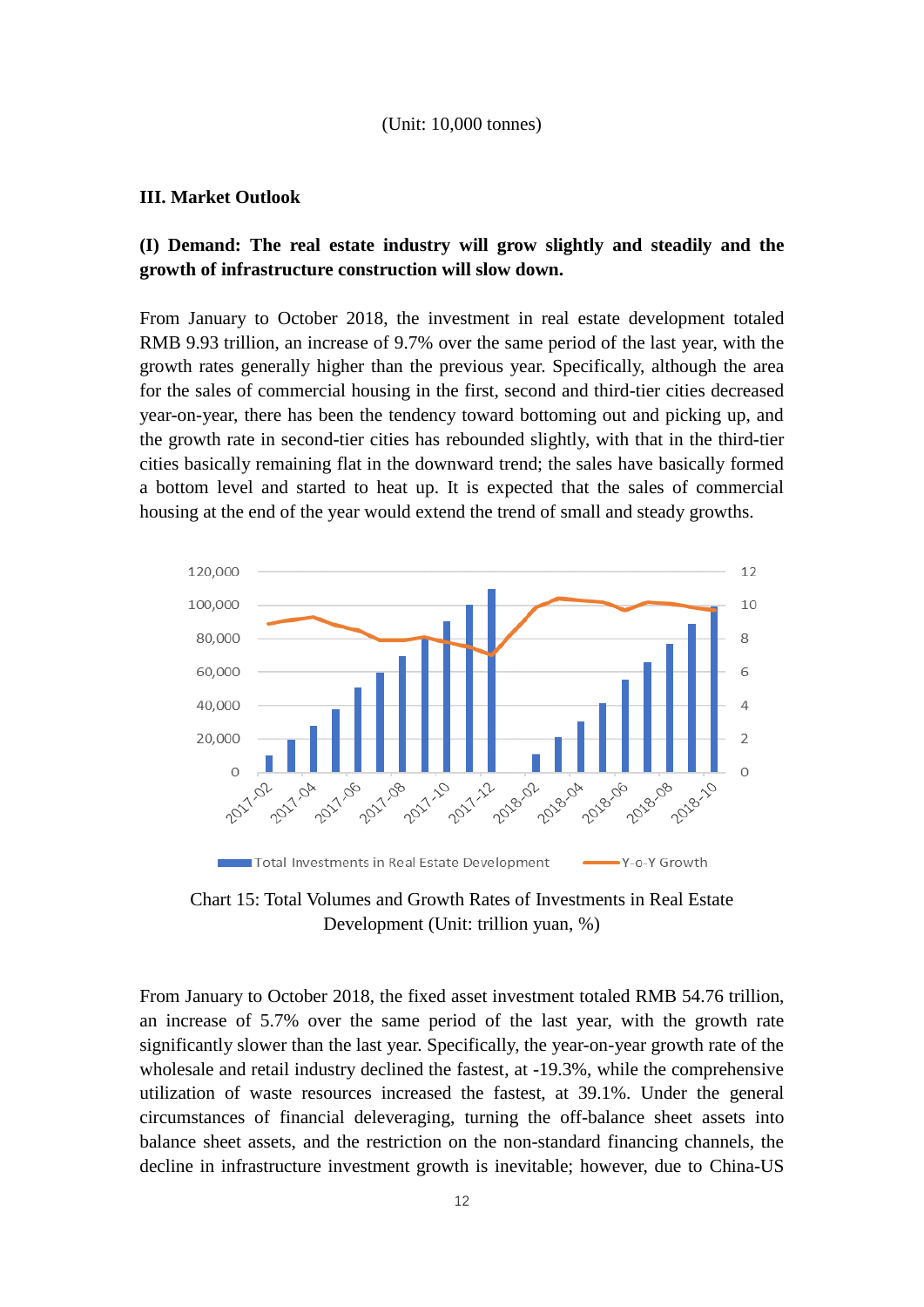trade frictions, it is urgent to expand domestic demand and transform the economic structure. It is expected that the infrastructure investment will bottom out and pick up instead of further losing speed to decline.



Chart 16: Total Volumes and Growth Rates of Fixed Asset Investments

## **(II) Supply: As the four major mines' plans for production expansion have been basically completed, the output growth rate will slow down.**

At present, Rio Tinto's mines and ports already have a shipping capacity of 360 million tonnes. The shipments from 2019 to 2020 will depend on the auto haul of the exiting railway system. It is expected that the shipments will increase slightly from 345 million to 350 million tonnes from 2019 to 2020.

In June 2018, BHP Billiton's long-awaited South Flank project was finally approved, and it is mainly to replace the increasingly depleted Yandi mining area, with the first batch of ore expected to be produced in 2021. In addition, BHP Billiton plans to increase the capacity of ports and railways to 290 million tonnes in the next two years, but the improvement of the capacity of Port Hedland is limited. The production is expected to remain stable between 280 and 285 million tonnes in 2019 and 2020.

CVRD has been expanding production at a significant rate since 2013. Although the production in 2016 declined due to the Samarco tailings dam incident, the expansion and production of the S11D project again pushed up the total production. At present, the annual output has reached 360 million tonnes. According to its expansion plan, it is estimated that the annual output will amount to 400 million tonnes in 2020;

FMG approved the Eliwana iron ore mine and railway project in May of the year. The first batch of ore is expected to be produced in December 2020. The annual production of FMG is expected to remain at 165 million tonnes from 2019 to 2020.